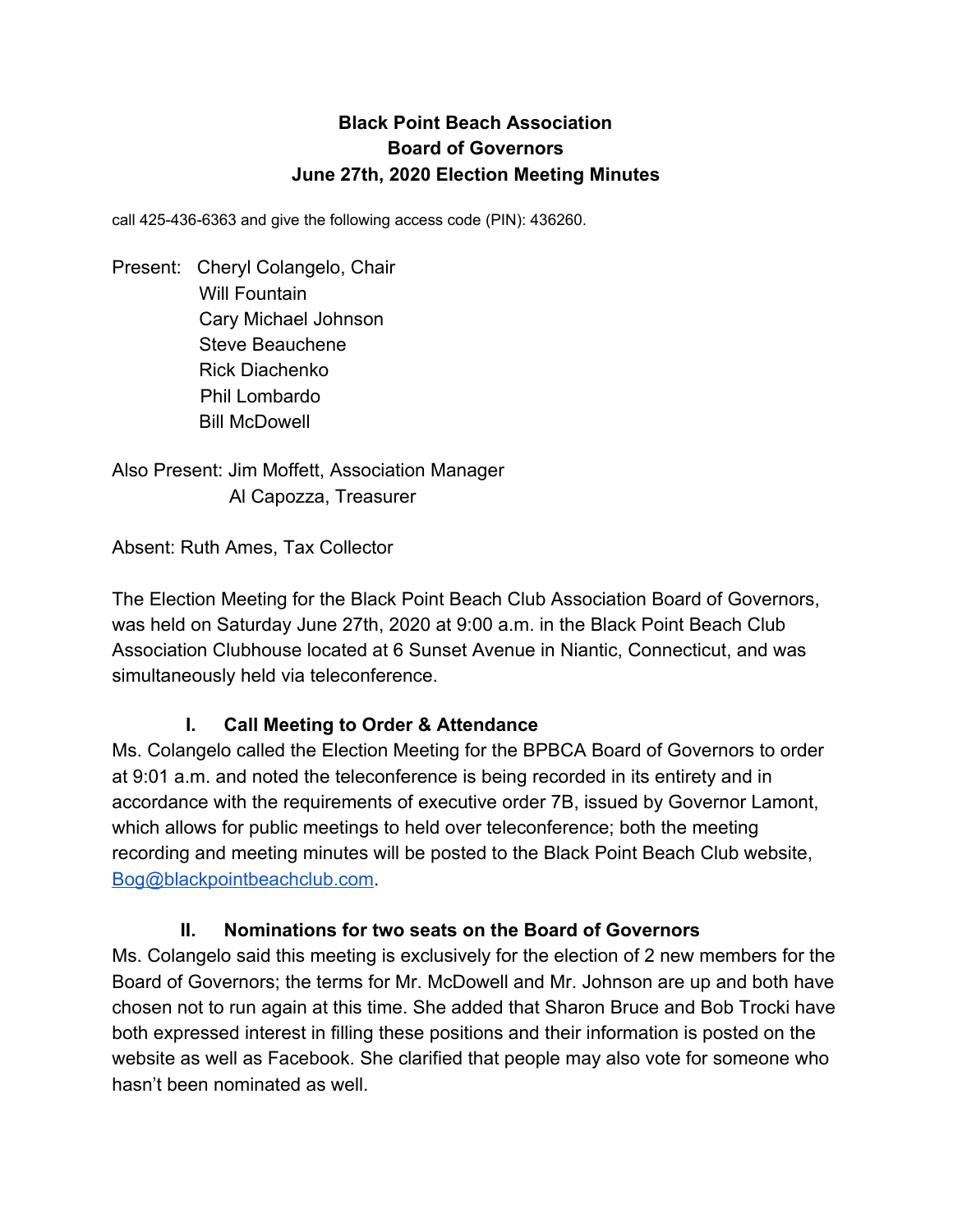Ms. Colangelo opened the floor for nominations to the Board of Governors for two 3 year terms and noted that seconds are not needed for this procedure:

**● Rich Coppola of 10 Blue Heron nominated Sharon Bruce and detailed her many qualifications. He directed people to the website and Facebook to see more specifics regarding her bio.**

Ms. Bruce said she welcomes the opportunity to serve on the Board of Governors and thanked Mr. Coppola for his nomination.

- **● Bob Trocki of 22 Blue Heron nominated himself and also directed people to his information on both the website and Facebook page. He said he would represent all of the members of Black Point, that not all voices have been heard. He feels the Board has lacked accountability and transparency and detailed his financial expertise and his concern regarding the Board's fiscal spending.**
- **● Ed Zito of 57 Nehantic nominated Janet Bonelli and noted her experience as a Professional Project Manager Consultant currently with Eversource as well as her desire to become more involved with the community.**

Ms. Bonelli introduced herself and noted she is soon to be an empty nester which will provide her with more time to become more involved with the community. She discussed her degree in business administration, her strength in management and her current work with Eversource.

- **● Carol Ward of 23 Blue Heron said she would also like to nominate Bob Trocki. She noted he has done extensive research regarding Black Point and our Charter.**
- **● Alice Baril of 17 Sea View asked if two names should be written on one ballot.**

Ms. Colangelo confirmed that she was correct.

- **● Colleen Chapin of 53 East Shore Drive reminded people to press \*6 on their phone to be recognized.**
- **● Sharon Colberti asked if there was only in person voting.**

Ms. Colangelo confirmed that this is correct.

Ms. Colagelo thanked Mr. McDowell for getting the donuts for the membership.

Nominations were closed, there being no other nominations. The membership was instructed to cast their votes at the Clubhouse between 10:00 a.m. thru 12:00 p.m. She encouraged people to stagger their arrival throughout the two hour duration for voting